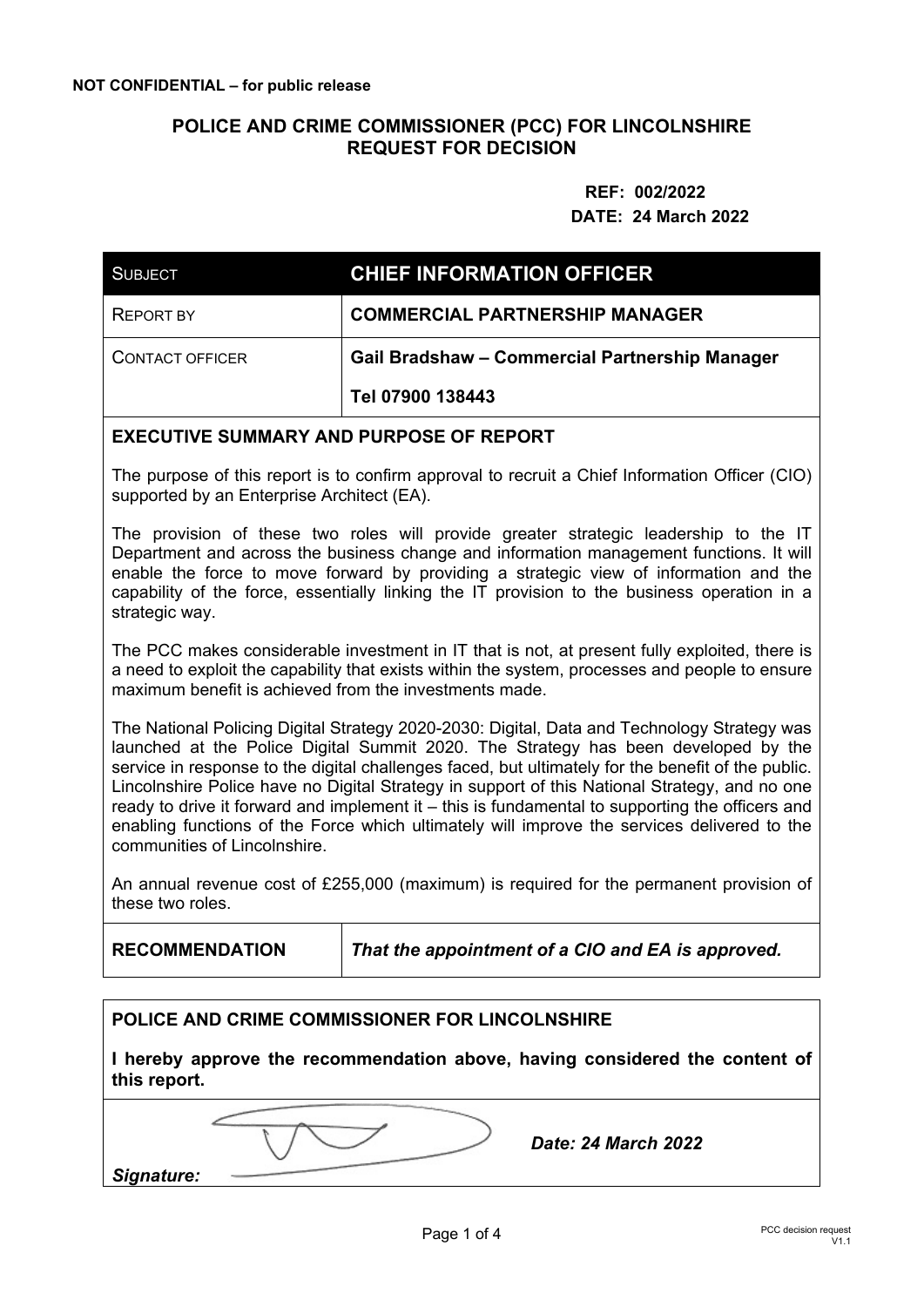# **A. NON-CONFIDENTIAL FACTS AND ADVICE TO THE PCC**

## **A1. INTRODUCTION AND BACKGROUND**

- 1.1 As part of defining the future direction for the Force, it has become apparent that there is a need for greater strategic direction in the use of information and the alignment of IT systems to support the business of policing.
- 1.2 The current IT service lacks vision, strategy, a clear forward technology plan, and core elements of technology provision require replacement or upgrade. This, at a time when there is rising demand and opportunity for technology innovation, and greater exploitation to positively impact operational policing and citizen engagement. There is a clear need to ensure that Lincolnshire Police is ready to fully embrace and realise the opportunities in Digital Policing.
- 1.3 An assessment of the situation has been ongoing over the last year. This has included a review of the overall service provision required; the Future Services Programme has started to challenge what a future service could look like; and external IT advisors have undertaken an assessment of the IT service and wider landscape in the force. Additionally, input from a workshop hosted by Police Digital Services (PDS) on "*The force IT Department of the future*", have all rounded to the position that there is a need for Lincolnshire Police to make greater investment in their strategic IT provision; including the management of data, transforming it into information; and a holistic view of the forces needs for processes and the underlying systems to support them, moving away from a silo'ed approach to business systems which is prevalent in policing.
- 1.4 The CIO will lead on the Force's: information management, technology deployment and exploitation; including assessing current processes, recommending software improvements, and successfully deploying business change. It is recommended that the CIO will be a member of the chief officer team.
- 1.5 In support of the CIO it has been identified that an EA is also required. This is a role that looks across the whole force to determine the needs of operational commands and business units and processes that run not just within a one area but across the Force (i.e., the whole enterprise). While having a strong influence on IT, the responsibilities are wide - establishing the framework within which business operating decision are made and how IT can best support the business. The EA will report to the CIO. These roles will have a remit wider than IT, considering business change; information management and security; strategic direction; and performance management.

## **A2. LINKS TO POLICE AND CRIME PLAN AND PCC'S STRATEGIES/PRIORITIES**

- 2.1 The introduction of a CIO and EA supports the Police and Crime Commissioner's strategic aims of:-
	- Community Safety and prevention in partnership
	- Listening, responsive and accountable
	- Protecting and supporting victims and the vulnerable
	- Policing that works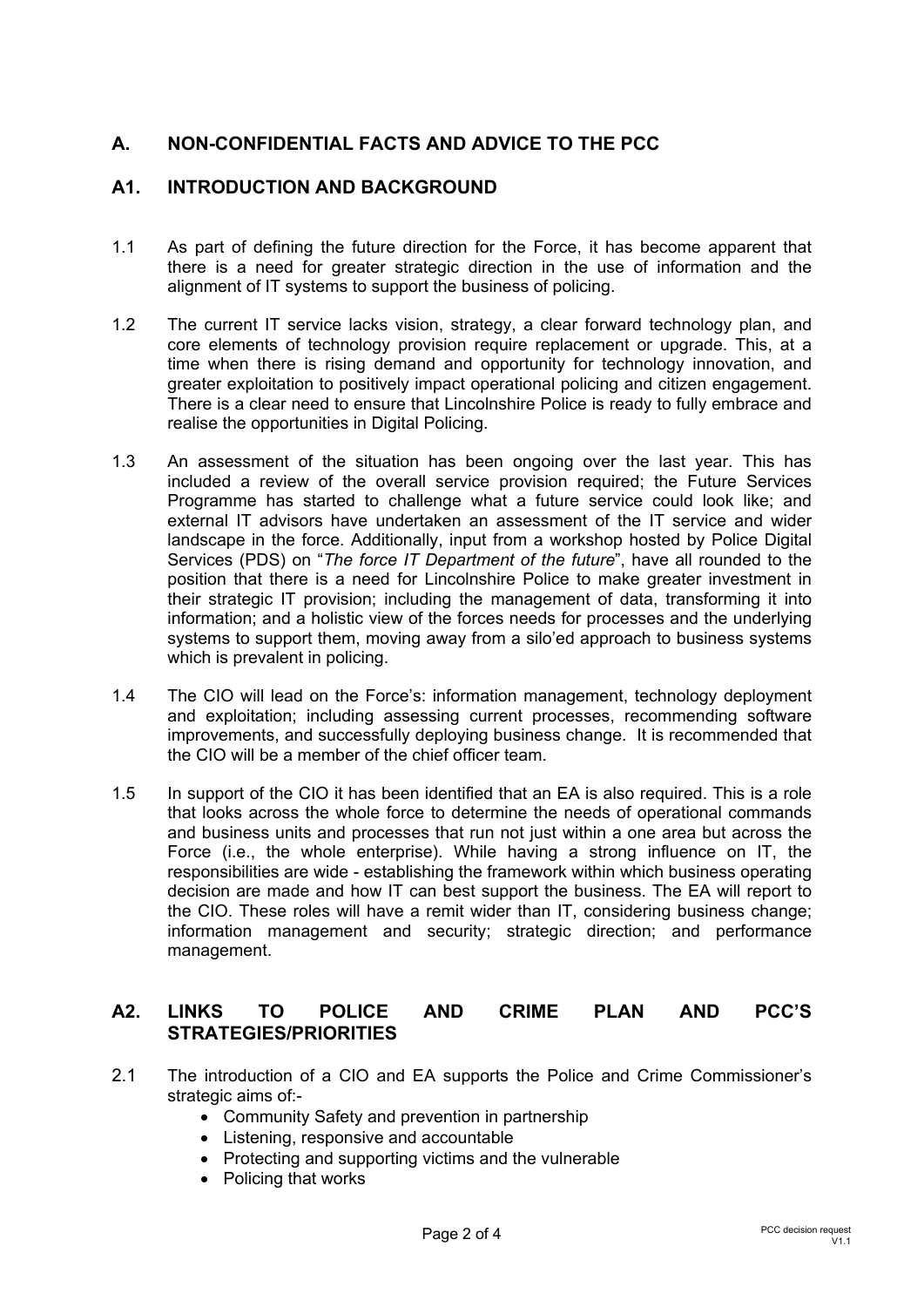- *I will hold the Chief Constable to account for the services he provides and ensure he continues to innovate and transform the service and gives the frontline officers the "right tools for the job" to respond to the diverse needs of our communities.*
- *Invest in appropriate information and communication technology (ICT) to support modern frontline policing enabling officers to spend less time deskbound and more time out in the community.*
- *Embracing appropriate use of 'agile' working to free up officer/ staff time and improve service*
- *Invest in appropriate equipment to meet the varied needs of policing a large and diverse county*

# **B. FINANCIAL CONSIDERATIONS**

3.1 There is an ongoing annual revenue cost of £255,000 built into the Police Staff Budget for 2022/23 for the provision of these two roles. This includes salary and full employee on-costs.

### **C. LEGAL AND HUMAN RIGHTS CONSIDERATIONS**

*[This should include the legal powers the PCC has for making the decision]* 

4.1 The Police Reform and Social Responsibility Act 2011 ("the Act") makes provision for the governance and administration of police forces. The Act charges the Police and Crime Commissioner for Lincolnshire with securing the maintenance, efficiency and effectiveness of Lincolnshire Police.

## **D. PERSONNEL AND EQUALITIES ISSUES**

5.1 The PCC requires all providers / contractors to have policies in place to demonstrate their commitment and meet all applicable legislative requirements in relation to personnel and equality issues.

### **E. REVIEW ARRANGEMENTS**

6.1 The CIO and EA roles will be managed in accordance with Police Staff policies and procedures which include performance management.

#### **F. RISK MANAGEMENT**

7.1 This will be managed in accordance with existing Force policies and procedures.

### **G. PUBLIC ACCESS TO INFORMATION**

Information in this form along with any supporting material is subject to the Freedom of Information Act 2000 and other legislation. Part 1 of this form will be made available on the PCC's website within one working day of approval. However, if release by that date would compromise the implementation of the decision being approved, publication may be deferred. An explanation for any deferment must be provided below, together with a date for publication.